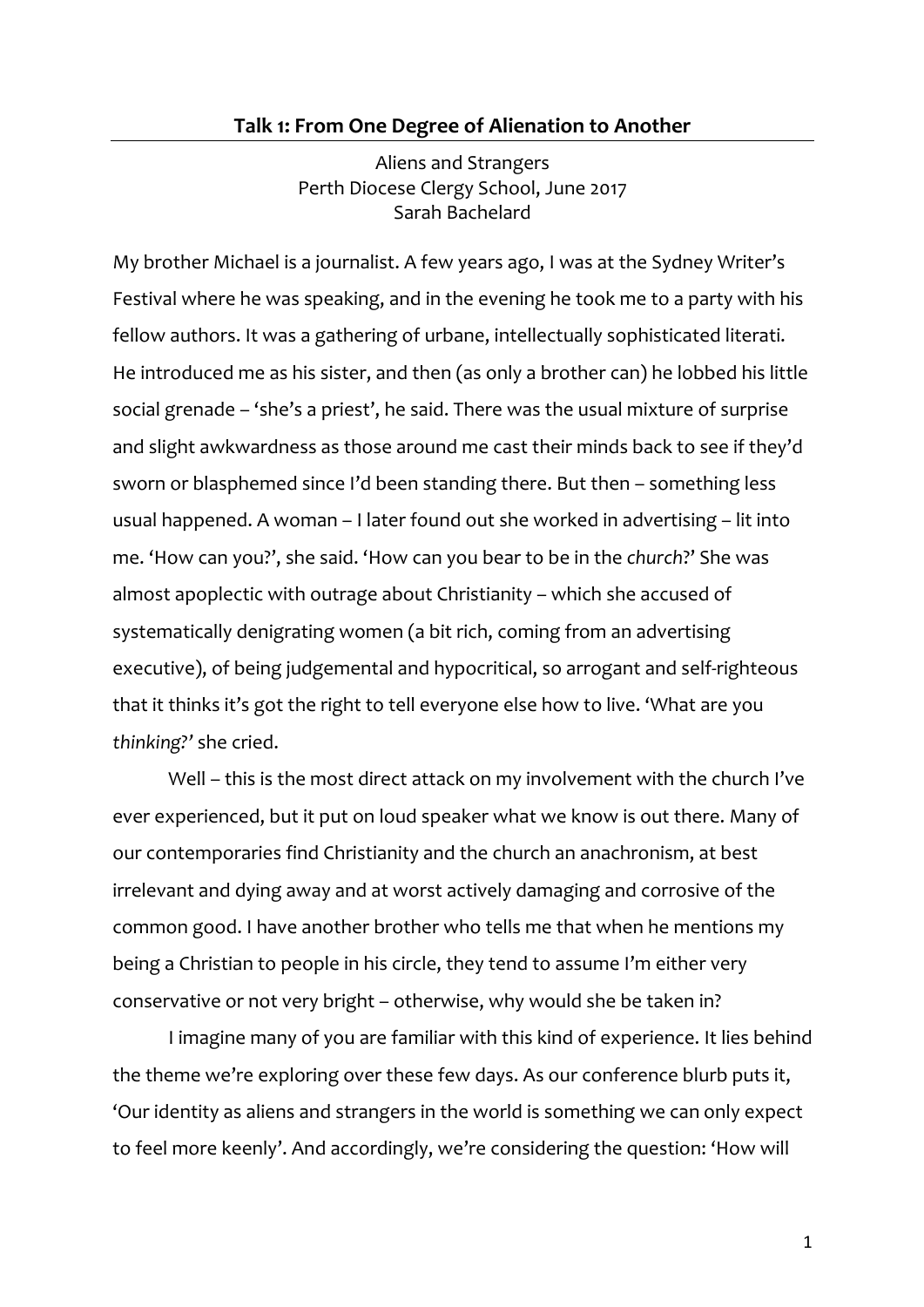we maintain our strange identity as citizens of another country, while speaking of our country to neighbours who have never heard of it, or who are disinterested in it, or who despise it?' I feel the importance of these questions, and I'm excited to be exploring them with you. And yet – I also sense that if we're to ask them in good faith, then we must begin with two clear acknowledgements.

The first is, let's face it, that a great deal of the hostility towards Christians and the church in our context is not because we have been purveyors of the subversive truth of the gospel, but because (as a body) we have indeed been hypocritical, oppressive, self-serving and culpably blind to our own shadow. The Royal Commission has revealed some of the most flagrant instances of these ways of being, but there are countless more – from stories of those socially excluded by the nice Anglicans in the district, to the damaging moralism of so much of our preaching and common life. If there is 'another country', one characterised by the non-judgemental Goodness of God, solidarity with the least, and the surrender of self-righteousness, then in too many ways we the church have dramatically failed to live as its citizens and representatives.

Second, we must acknowledge there are real risks in conceiving of ourselves too glibly in terms of this metaphor, 'aliens and strangers'. The book that led to my brother's 'gig' at the writers' festival came out of his investigation of the Exclusive Brethren, a quasi-Christian sect, which enforces on its members a rigid separation from the 'sinful world'. The biblical text the Brethren use to justify this separation is drawn not from Hebrews (where we get our text), but from 2 Timothy: 'Let everyone who calls on the name of the Lord turn away from wickedness' (2 Tim. 2:19). $^1$  But you can hear the resonance. There's nothing like feeling yourself a misunderstood and virtuous minority to buttress a complacent sense of your goodness over against everyone else, and to insulate you from proper self-criticism. Even when it doesn't lead to sectarianism, the worlddenigrating implications of this imagery of living as aliens on the earth has led to

<sup>&</sup>lt;sup>1</sup> Michael Bachelard, *Behind the Exclusive Brethren* (Melbourne: Scribe, 2008), p.8.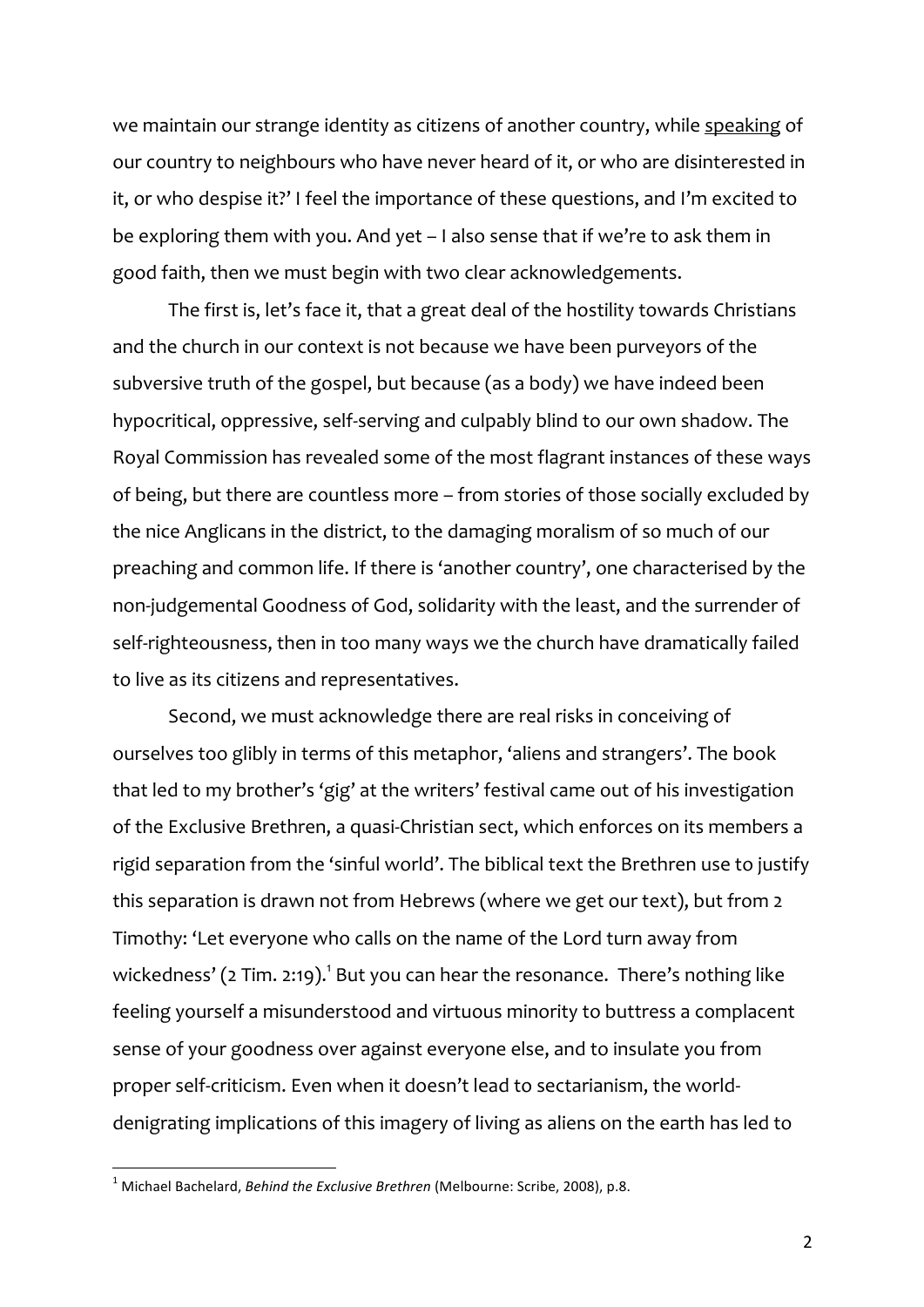the failure of parts of the Christian tradition to take seriously the fate of the world and our flourishing in this life. This is what one Australian writer has called 'heaven-ism'.

All this suggests that if we're to identify with the imagery of being 'aliens and strangers' in order to explore what it means to be the church in  $21^{st}$  century Australia, then it's going to need some careful unpacking and discernment. Fortunately, we have a rich resource for this reflection in our biblical tradition. And in today's talk, which I've called 'From One Degree of Alienation to Another', I want to begin by considering three uses of the motifs of alienation and estrangement in Scripture.

### **Motif 1: Alienation and Disobedience**

My first text is Genesis 3.

'Now the serpent was the most cunning of all the beasts of the field that the Lord God had made. And he said to the woman, "Though God said, you shall not eat from any tree of the garden–" And the woman said to the serpent, "From the fruit of the garden's trees we may eat, but from the fruit of the tree in the midst of the garden God has said, 'You shall not eat from it and you shall not touch it, lest you die'". And the serpent said to the woman, "You shall not be doomed to die. For God knows that on the day you eat of it your eyes will be opened and you will become as gods knowing good and evil". And the woman saw that the tree was good for eating and that it was lust to the eyes and the tree was lovely to look at, and she took of its fruit and ate, and she also gave to her man, and he ate. And the eyes of the two were opened, and they knew they were naked, and they sewed fig leaves and made themselves loincloths'  $(3: 1-7)$ .

Let's pause here, for a minute. This is the translation from the Hebrew by scholar Robert Alter. The NRSV translates the second sentence in verse 1 as if the serpent were asking the woman a question: 'Did God say, "You shall not eat from

<sup>&</sup>lt;sup>2</sup> Robert Alter (trans. and commentary), *The Five Books of Moses* (New York: W.W. Norton & Company, Inc, 2004), pp.24-25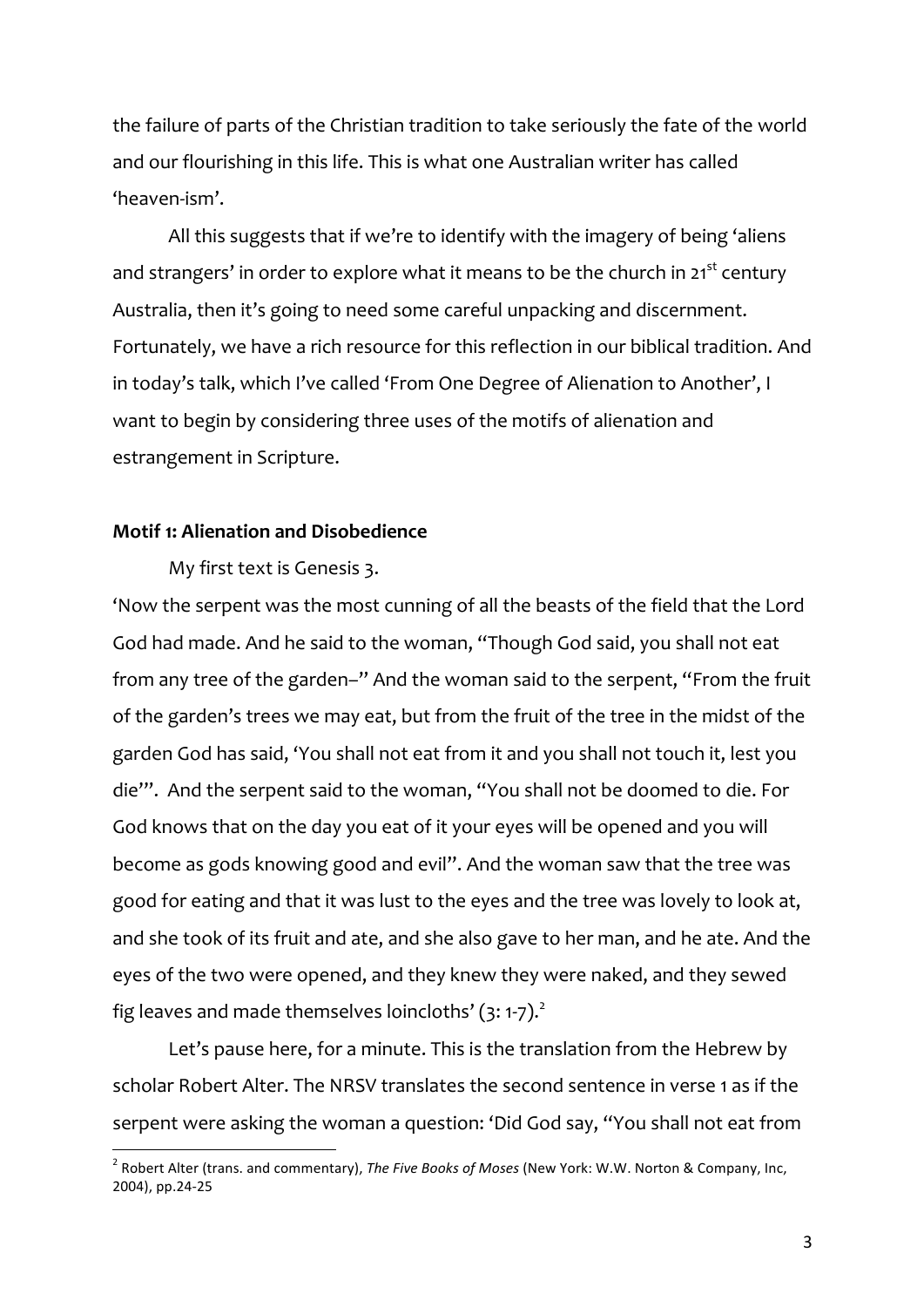any tree in the garden?"'. Alter says, however, that the Hebrew is better construed as if the serpent were beginning a false statement that is cut off in midsentence by the woman. So, the serpent begins: 'Though God said, you shall not eat from any tree in the garden ...', the woman interrupts to correct the serpent – actually, God did say we could eat the fruit of any of the trees, except from the one in the midst of the garden. So far, so truthful; except that the woman herself, Alter notes, 'enlarges the divine prohibition in another direction',<sup>3</sup> saying that God had commanded not only that they not eat, but that they not touch the tree either, lest they die. Could it be, he suggests, that this distortion of what God had instructed sets her up for transgression, since 'having touched the fruit, and seeing no ill effect, she may proceed to eat'?<sup>4</sup>

It certainly seems that, having begun to entertain the possibility, the woman begins to find the fruit intensely desirable – and ain't that how it goes when we're tempted by cake or other forms of 'lust'?! So it comes to pass that (without further reference to God's prohibition), she takes of the fruit to eat and shares it with her man. In this moment, the two set themselves against God's will for them and immediately become self-conscious, conscious of themselves as separate from the life around them: 'they knew they were naked, and they sewed fig leaves and made themselves loincloths'. It's the beginning of their becoming alienated from at-oneness with their world, and things are going to get worse. *[return to text]*

'And they heard the sound of the Lord God walking about in the garden in the evening breeze, and the human and his woman hid from the Lord God in the midst of the trees of the garden. And the Lord God called to the human and said to him, "Where are you?" And he said, "I heard Your sound in the garden and I was afraid, for I was naked, and I hid". And He said, "Who told you that you were naked? From the tree I commanded you not to eat have you eaten?" And the human said, "The woman whom you gave by me, she gave me from the tree, and I

<sup>&</sup>lt;sup>3</sup> Alter, *The Five Books of Moses*, p.24.<br><sup>4</sup> Alter, *The Five Books of Moses*, p.24.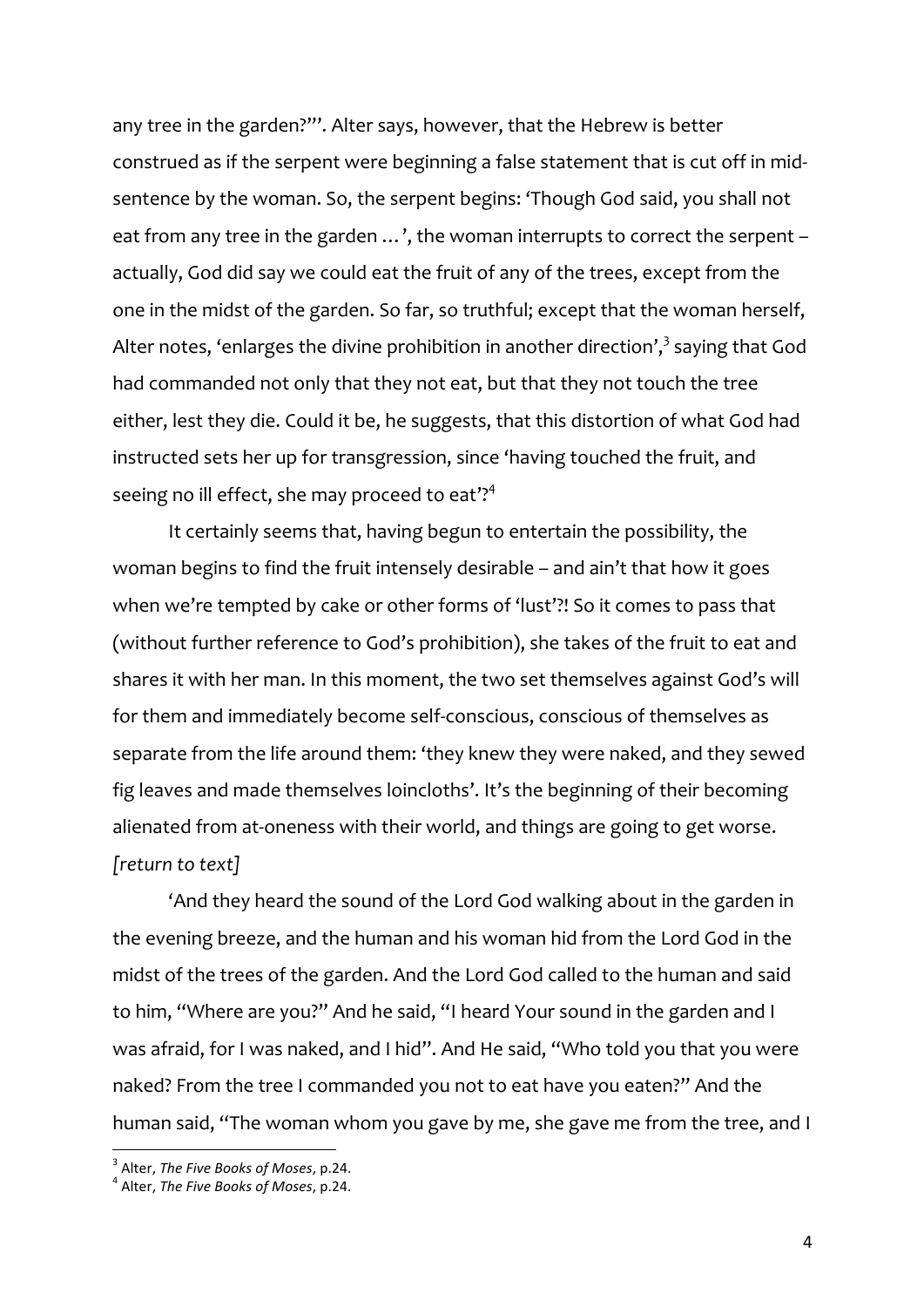ate". And the Lord God said to the woman, "What is this you have done?" And the woman said, "The serpent beguiled me and I ate" (3: 8-13).

Here we have a dynamic of ever deepening alienation. The man and woman hide from God because, self-conscious, they are suddenly afraid. God asks them what's happened and neither can own their part. When the man says 'the woman whom you gave by me, she gave me from the tree', Alter remarks that the repeated verb 'gave' 'nicely catches the way [he] passes the buck, not only blaming the woman for giving him the fruit but virtually blaming God for giving him the woman. She in turn of course blames the serpent'.<sup>5</sup> Notice that when each refuses responsibility it entails repudiation of solidarity with the other – it wasn't me, it was her … it was him …

The curses that follow simply enact that repudiation of solidarity, that repudiation of belonging. God proclaims enmity between the serpent and the woman, enmity (or at least a struggle for power) between the woman and man, and alienation from the means of life. Henceforth it will be painful to bear children, painful to toil and bring forth food from the ground. And when God casts Adam and Eve out of the garden and bars their way back to the tree of life, their physical, geographical alienation is the reflection of their having already become alienated in spirit; it's a manifestation of the separation already wrought by their refusals of obedience, responsibility and solidarity – alienation upon alienation.

So what's the status of this story? How are we to receive it? As you know, in the Christian tradition, this narrative of 'the fall' has long been interpreted as an account of how 'human creation (and ultimately all of creation)' has fallen into the power and habits of sin, such that (in Walter Brueggemann's words) we are 'irreversibly alienated from God and [in *our* strength] helpless to alter that condition'. <sup>6</sup> Interestingly, as a number of commentators have pointed out, the Hebrew Scriptures themselves feature no teaching about 'the fall' and appear not

<sup>&</sup>lt;sup>5</sup> Alter, *The Five Books of Moses*, p.25.<br><sup>6</sup> Walter Brueggemann, *An Introduction to the Old Testament: The Canon and Christian Imagination* (Louisville, KY: Westminster John Knox Press, 2003), p.38.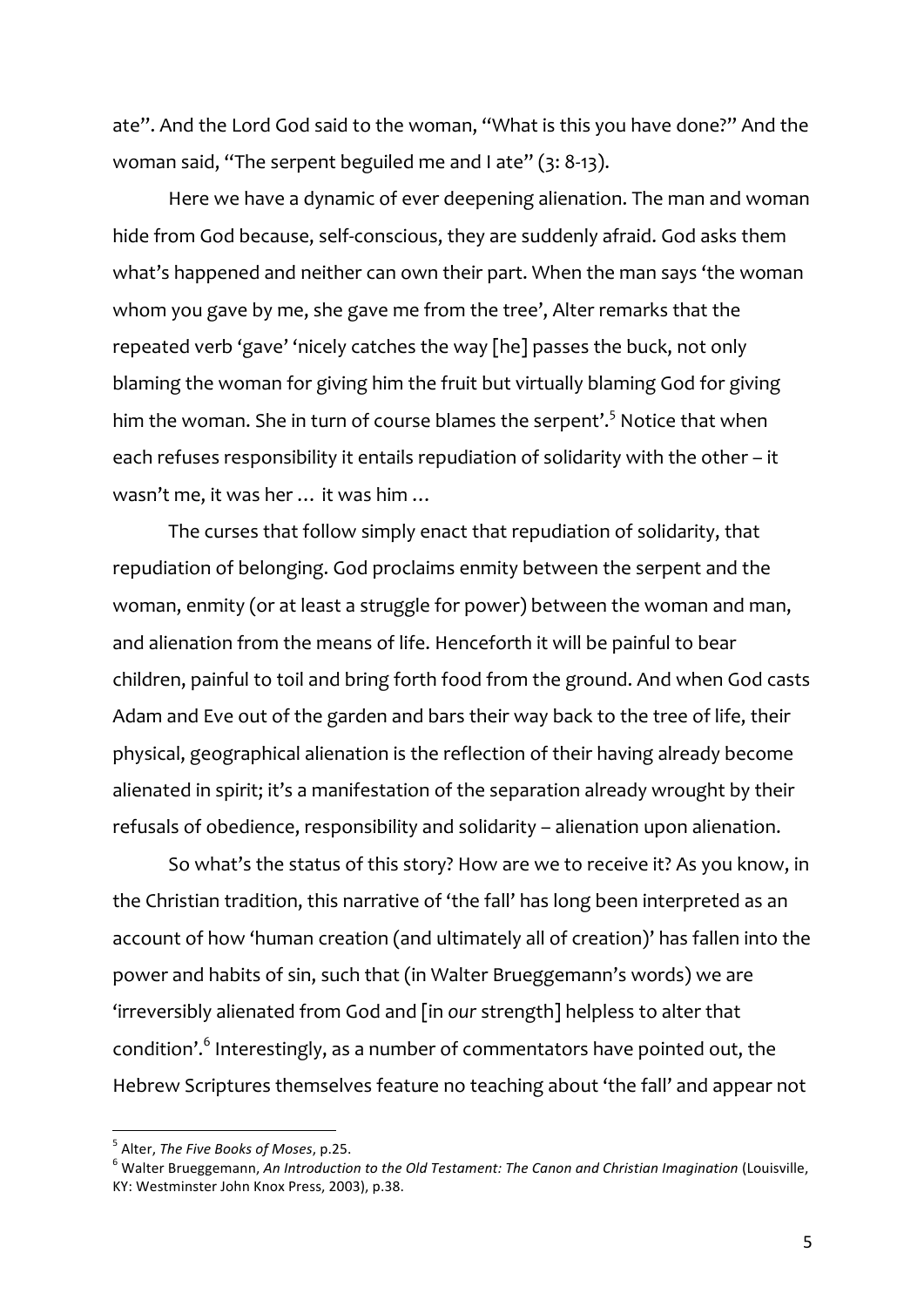to read this story as saying something essential about the human condition *per se*. 7

Nevertheless, the motif of alienation as a consequence of disobedience features as a recurring dynamic in the relationship between God and Israel. Here, is another example, this time from Jeremiah Chapter 9: 'And the Lord says: Because they have forsaken my law that I set before them, and have not obeyed my voice, or walked in accordance with it, but have stubbornly followed their own hearts and have gone after the Baals …Therefore thus says the Lord of hosts, the God of Israel: … I will scatter them among nations that neither they nor their ancestors have known …'. (Jer 9: 13-16)

As in Genesis 3, the spiritual alienation of the people is understood to issue ultimately in cultural and geographic alienation, the loss of home and the suffering of exile. And perhaps it's little surprise to learn that the final redaction of the Genesis text is thought to have happened during or just after the  $6<sup>th</sup>$  century exile to Babylon of which Jeremiah warned. $^8$  So, in the Scriptural imagination, one prominent use of the motif of alienation and estrangement is connected with the judgement of disobedience and faithlessness. Being alienated from the garden, from the land, are embodied consequences of a prior spiritual alienation, the loss of rootedness in God.

## **Motif 2: Alienation and Passage**

Let's turn now to a second use of the motif of alienation, which I'm calling 'Alienation and Passage'. There are many texts that could be drawn on to illustrate this theme, but we'll stay for now with Genesis – this time the Patriarchal or Ancestral Tales. What's striking, I think, is that the whole narrative of the patriarchs could be read as a history of necessary estrangement, alienation, exile. The first word God speaks to Abram is 'Go'. 'Go from your country and your

Brueggemann, An Introduction to the Old Testament, p.38; James Alison, The Joy of Being Wrong: Original Sin *Through Easter Eyes* (New York: Crossroad Publishing Company, 1998), p.64<br><sup>8</sup> Brueggemann, *An Introduction to the Old Testament*, p.36; Alter, *The Five Books of Moses*, p.10.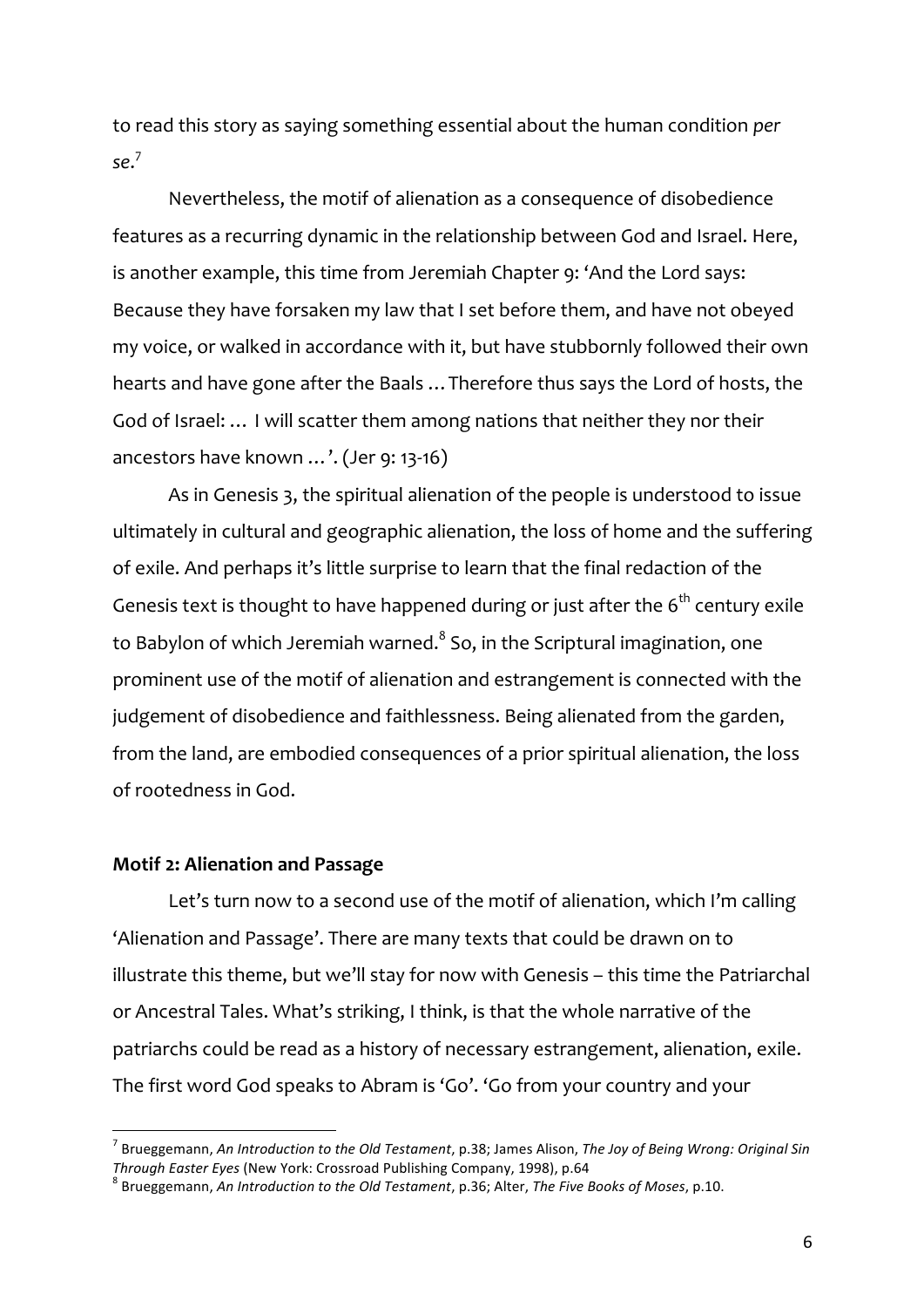kindred and your father's house to the land that I will show you' (Gen. 12:1). So Abram goes and comes to the land of promise, but it will be a long time before his descendants can truly settle and take possession. Abram himself is led immediately on, forced to leave a famine stricken Canaan to go 'down to Egypt to reside there as an alien' (Gen. 12:10). Some time later, Abram's son Isaac is likewise commanded by God to reside as an alien in the land of the Philistines (Gen. 26: 3), and in turn his son Jacob is sent back to the house of his maternal grandfather, where he is to some extent a stranger, so that he might become fruitful and numerous and return to take possession of the land where he now lives as an alien – that is, the land God gave to Abraham (Gen. 28:4).

And so it goes – Jacob's son Joseph is sold by his brothers into Egypt, and prepares the way for the whole family to settle there as resident aliens – only for Israel to be led out again, many generations later, by Moses to embark on forty more years of wandering without settled belonging. With this motif, it's not that being an alien is a sign of disobedience or faithlessness. In fact, quite the reverse. It's being *obedient* to God which leads Abraham, Isaac and Jacob into situations where they are not 'at home', not settled, not comfortable. They are drawn into necessary journeys, and their periods of estrangement move the action forward.

How are we to understand the function of this second motif of 'alienation and passage' in Scriptural imagination? Two elements seem significant. The first is that to be drawn more fully into the purposes of God very often occasions or requires a break with former ways of being and belonging. There's a deep truth expressed here, which many of us recognize from our own experience. Sometimes to become more fully myself and to live more truly into my vocation, means leaving an earlier identity behind. This is usually a dislocating and so disorienting experience – there's a 'wilderness' period in most major life transitions – but it is only by way of such passages, that we live our way into deeper levels of personal integration and discover our part in the whole.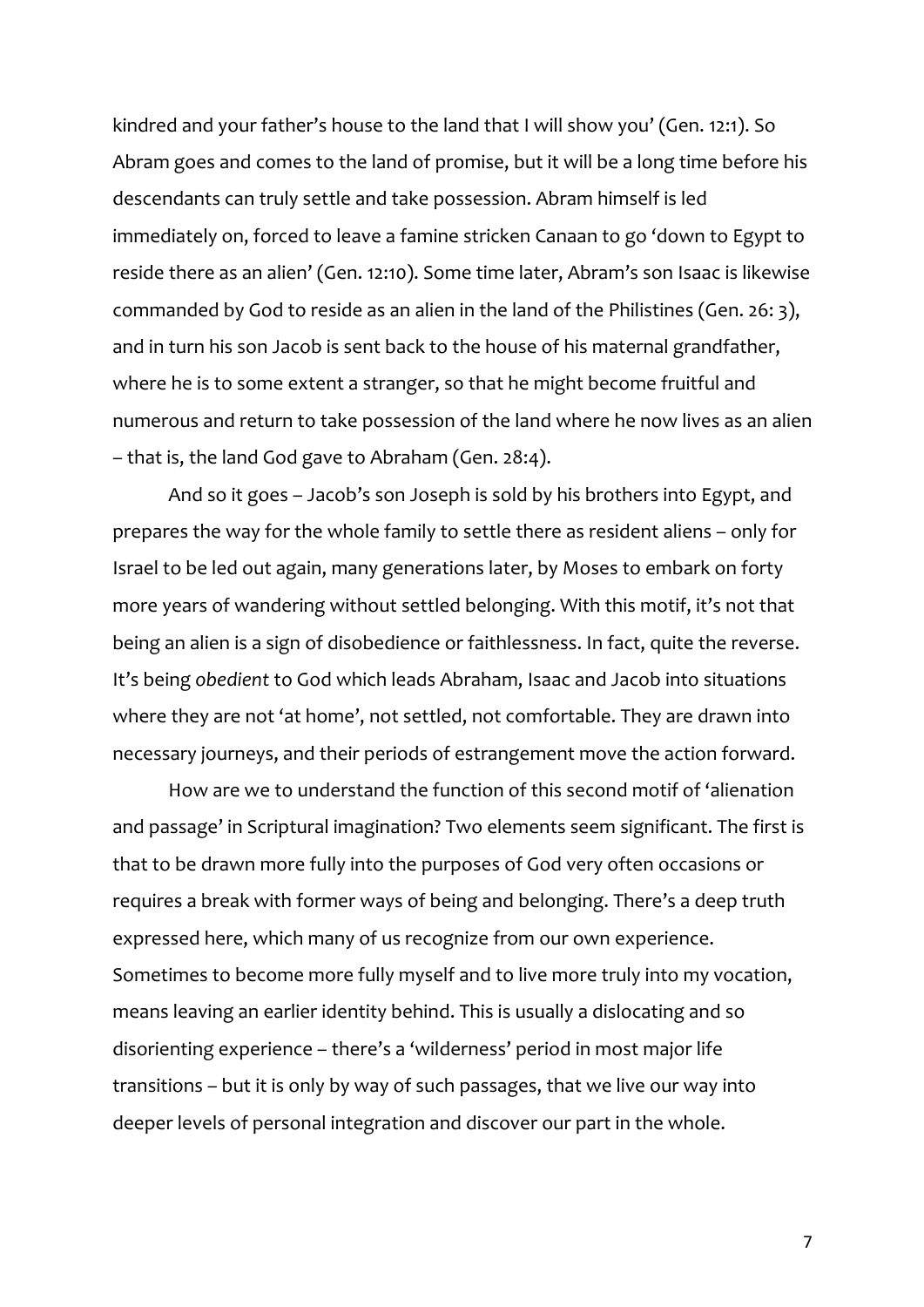The Scriptural stories do not dwell on the subjective experience of such transitions, but they clearly signal that they involve the transformation of identity. Abram becomes Abraham, Jacob becomes Israel, and God is experienced over and again as a voice calling them out to sojourn in foreign lands and to encounter themselves and the divine in liminal space.

And this reveals a second function of such passages, which has to do with being schooled in trust. When they are strangers in a strange land, God's people have nothing and no-one to depend on but God alone. Abraham, Isaac and Jacob are recipients of a promise, but they have no means of making this promise come true in their own resource. They must learn to keep faith through what looks like the impossibility of its fulfilment, and through apparently interminable set-backs, detours and delays.

This too is a theme that recurs again and again in Scripture, from Sarah being told she will bear a son, to Moses leading a recalcitrant people through the desert, to the prophets prophesying the restoration of Jerusalem amidst the ruins. The life of faith is a pedagogy of trust, taught in contexts of exile and struggle. But ultimately, *this* is what makes God's people receptive to gift, faithfull, and so living witnesses to God's giving life in the world.

#### **Motif 3: Alienation and Belonging**

Finally, we come to a third, paradoxical use of the motif of alienation which I am calling 'Alienation and Belonging'. To explore this theme, I am going to touch briefly on three New Testament texts.

The first text is Hebrews 11. This begins by picking up the 'alienation and passage' motif – that is, the sense that being called out or estranged from your former security is about being drawn more fully into God's purposes and promise. 'By faith Abraham obeyed when he was called to set out for a place that he was to receive as an inheritance; and he set out, not knowing where he was going' (Heb. 11: 8) Ditto Isaac and Jacob. All of these, we're told, died 'in faith without having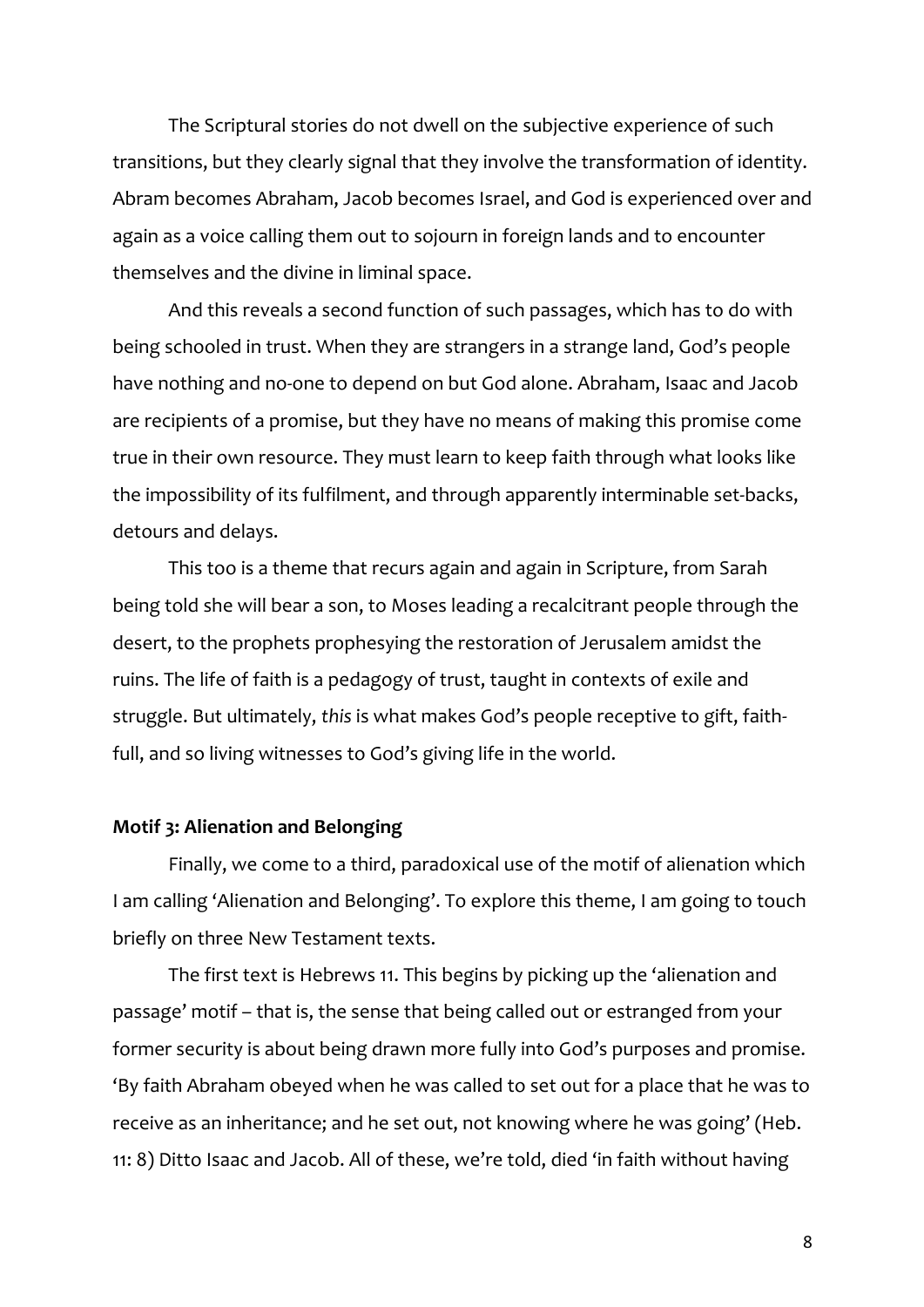received the promises, but from a distance they saw and greeted them' (Heb. 11: 13). This seems familiar enough – part of the pedagogy of trust. But subtly a new emphasis emerges, and the writer of the letter to the Hebrews begins to speak of the possibility of a different quality of being and belonging altogether. It's not just that Abraham and his descendants believe they will be given what they're promised. It's that as they entrust themselves more and more wholeheartedly to the promise, they discover themselves sourced in the divine life. It's as though their identity is increasingly grounded in their relationship with God, rather than in their earthly possessions.

They confessed that they were strangers and foreigners on the earth, for people who speak in this way make it clear that they are seeking a homeland. If they had been thinking of the land that they had left behind, they would have had opportunity to return. But as it is, they desire a better country, that is a heavenly one. Therefore God is not ashamed to be called their God; indeed, he has prepared a city for them. (Heb. 11: 13-16).

In other words, Hebrews understands that living by faith gradually transforms our way of being on earth, such that those who are faith-full are able to be here in a different way. Etty Hillesum, a Dutch Jew writing from a Nazi transit camp in 1943 on her way to Auschwitz, wrote in a remarkable way of this experience:

I shall try to convey to you how I feel, but I am not sure if my metaphor is right … The main path of my life stretches like a long journey before me and already reaches into another world. It is just as if everything that happens here and that is still to happen were somehow discounted inside me. As if I had been through it already, and was now helping to build a new and different society. Life here hardly touches my deepest resources – physically, perhaps, you do decline a little, and sometimes you are infinitely sad – but fundamentally you keep getting stronger. $9$ 

As the camp empties of transport after transport, Etty's letters convey the all-butunspeakable horror and suffering and insanity of what she calls the 'fatal

<sup>&</sup>lt;sup>9</sup> Etty Hillesum, Letters from Westerbork, trans. Arnold J. Pomeranz (London: Grafton Books, 1988), p.78.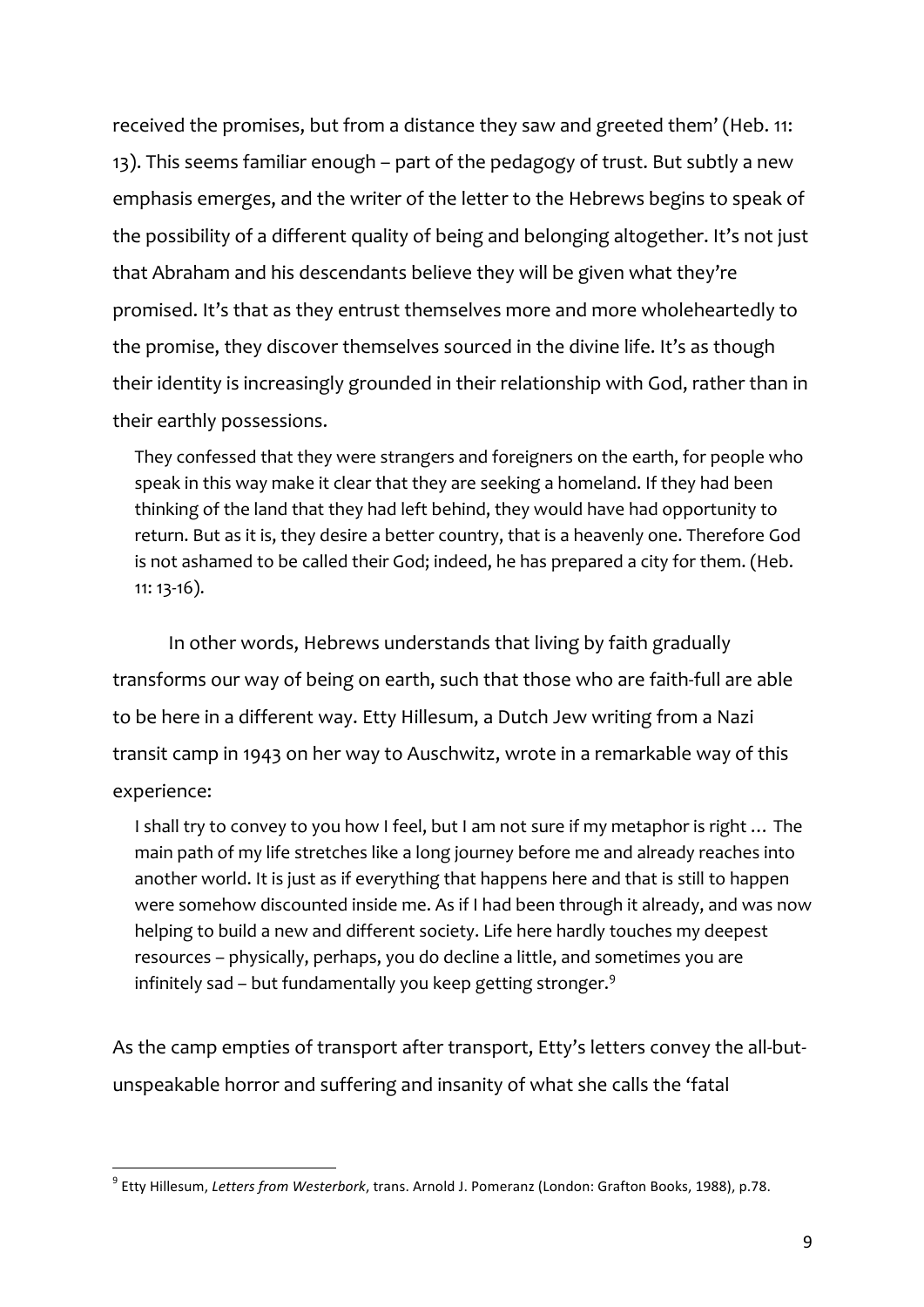mechanism' in which she and her fellow Jews have 'become enmeshed'.<sup>10</sup> They also convey her freedom from the power of despair, her extraordinary joy in life and trust in God, despite everything. In the same way, according to Hebrews, followers of Jesus may be enabled to endure persecution and continue in the practice of peace and love, despite all that stands against them. For 'here we have no lasting city, but we are looking for the city that is to come' (Heb. 13: 13).

And yet, this use of the motif of being alienated and estranged on earth to express our true belonging in God seems at first glance somewhat in tension with imagery employed elsewhere in the New Testament. In the second chapter of the letter to the Ephesians, for example, we read: 'So then, remember that at one time you Gentiles by birth, called "the uncircumcision" by those who are called "the circumcision" ... remember that you were at that time without Christ, being aliens from the covenant of Israel, and strangers to the covenant of promise, having no hope and without God in the world' (Eph. 2: 11-12). Now, though, 'in Christ Jesus you who were once far off have been brought near ... So then, you are no longer strangers and aliens, but you are citizens with the saints and also members of the household of God'. (Eph. 2: 13, 19).

In these words addressed to a community of Gentile Christians, the gospel is said to *overcome* the experience of not belonging, rather than induce it. For what was so deeply subversive about the gospel in a social context of rigid and life-determining distinctions between Jew and Gentile, citizen and non-citizen, was its breaking down of the 'dividing walls' and the hostility between the different groups. As Rowan Williams has said:

Those who were once strays, migrants, exiles, foreigners, are now insiders. They now belong. They are neither a collection of random individuals nor a group of barely tolerated marginal oddities, they are citizens of a proper civic community.<sup>11</sup>

<sup>&</sup>lt;sup>10</sup> Hillesum, *Letters from Westerbork*, p.126.<br><sup>11</sup> Rowan Williams, *Meeting God in Paul* (London: SPCK, 2015), p.32.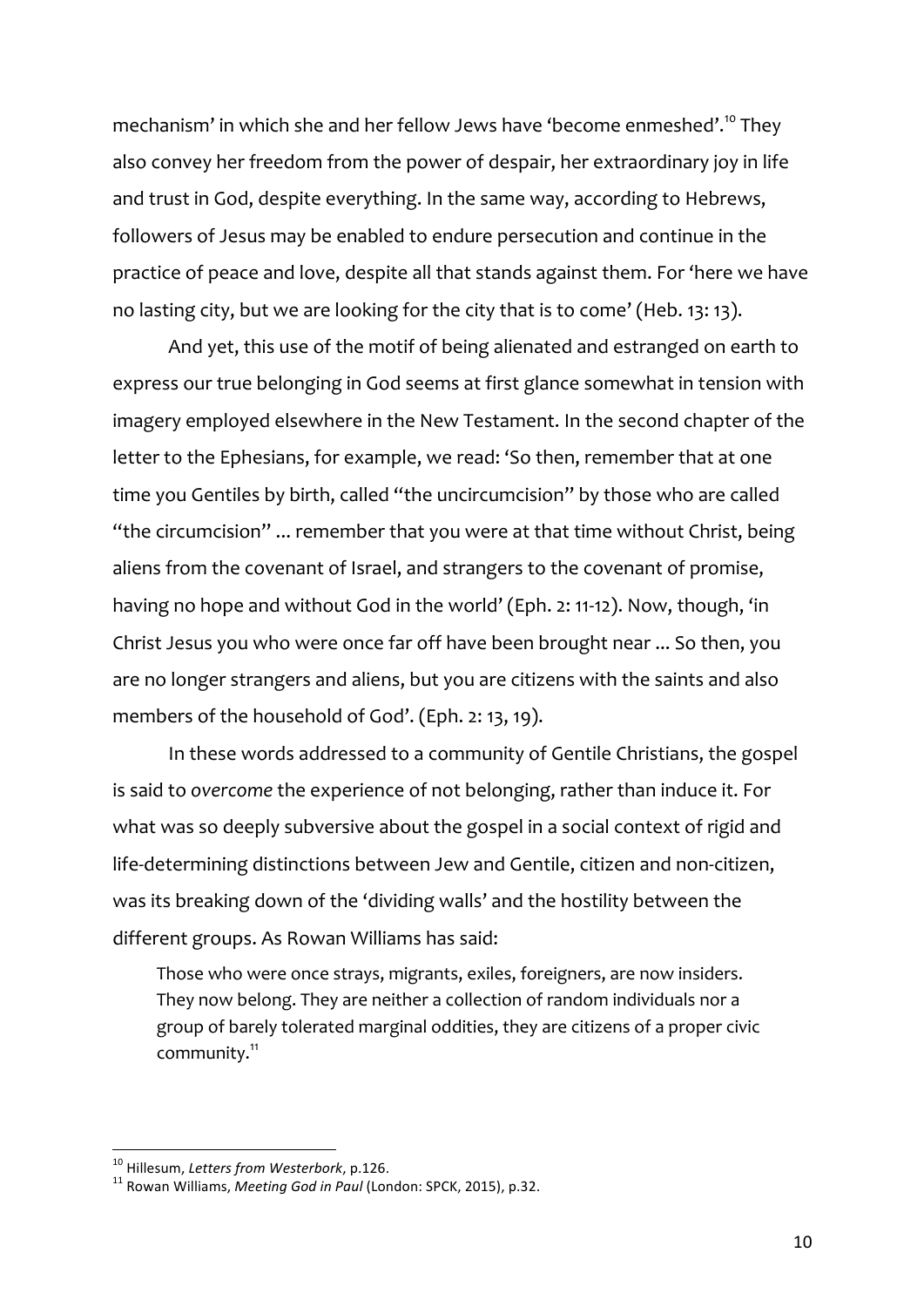So we seem to have two, quasi-contradictory notions here. On the one hand, the New Testament proclaims a radical belonging for all, a subversion of the whole category of 'stranger' and 'alien'. And on the other hand, it is this very belonging that leads to an experience of alienation of a different kind.

The text of 1 Peter suggests how these two notions are to be held together. In a passage that may have been influenced by the letter to the Ephesians,<sup>12</sup> 1 Peter 2 proclaims: 'Come to him, a living stone, though rejected by mortals yet chosen and precious in God's sight ... Once you were not a people, but now you are God's people; once you had not received mercy, but now you have received mercy'. That is, all who were formerly estranged now belong to God ('now you are God's people'). Yet this is followed immediately by the injunction, 'I urge you as aliens and exiles to abstain from the desires of the flesh that wage war against the soul' (1 Peter 2:11).

With this juxtaposition, we see how the New Testament writers use the imagery of alienation and estrangement to express the strange paradox of life in Christ. On the one hand, there is no real estrangement any more – not from God, not from one another; there is the possibility of communion, at-onement, with all. And on the other hand, this very overcoming of social forms of alienation renders those who are truly 'in Christ' strange in a world which remains hostile to the life of God, and which insists on maintaining its rivalries and categories of inside and outside. Here, it is our *not* belonging to these patterns of life in the 'world' which signals that our true home is elsewhere, that we are indeed citizens of another country.

# **Discerning Alienation**

So, let me summarise some of this. Imagery of alienation, estrangement and exile is pervasive in our tradition. I've identified what seem to me three major motifs –

<sup>&</sup>lt;sup>12</sup> Williams, *Meeting God in Paul*, p.31.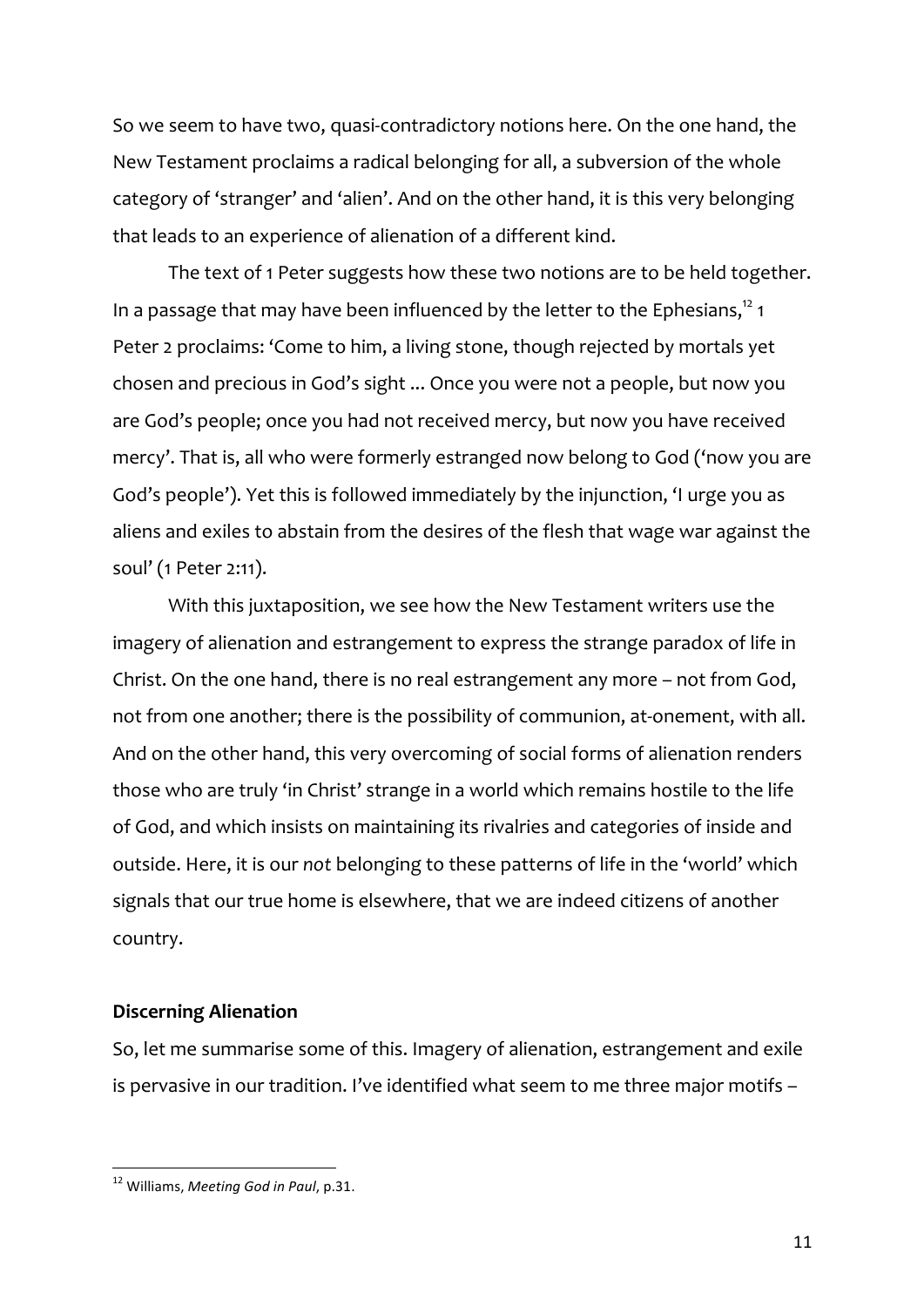three ways in which these metaphors help us imagine our experience and our life with God.

First, is the motif of alienation and disobedience, where being alienated (spiritually, culturally or even physically) is a sign of having refused obedience or of being out of alignment with ourselves, one another and God. Second, the motif of alienation and passage recognizes that being dis-located and unsettled, drawn beyond former ways of being and belonging, may be something God asks of us, a necessary movement if we're to become who we are called to be. And third, the motif of alienation and belonging recognizes that there is something so profoundly counter-cultural about living radically as *God's* people, that those who belong with God will find themselves always and at least to some extent not at home in 'the world'.

And here's the rub, depending on the nature of your experience of alienation, different responses are called for. If you've been disobedient, repentance is required and the willingness to begin again. If you've been drawn out beyond where you know how to be, responding to what you've thought was a call from God, you need courage and steadfastness, you need to practice trust and listen hard. And if you're being persecuted for *righteousness'* sake – well then 'rejoice and be glad, for your reward is great in heaven' (Matt. 5: 12) and meantime stay true to love and the possibility of communion with all.

We began by saying that as church and as Christians, we feel ourselves nowadays to be in some sense 'aliens and strangers', pushed to the margins, not fully at home or given a place in our society. The question is, how are we to discern this experience? My sense is that – to different degrees in different contexts – all three forms of alienation are part of our experience as individuals, as parishes and communities, and as the body of the church as a whole.

We have, manifestly, been 'disobedient' and out of alignment with God's mercy, justice and love – and as I said at the beginning this shows itself not just in the flagrant and terrible ways revealed by the Royal Commission, but in all kinds of

12